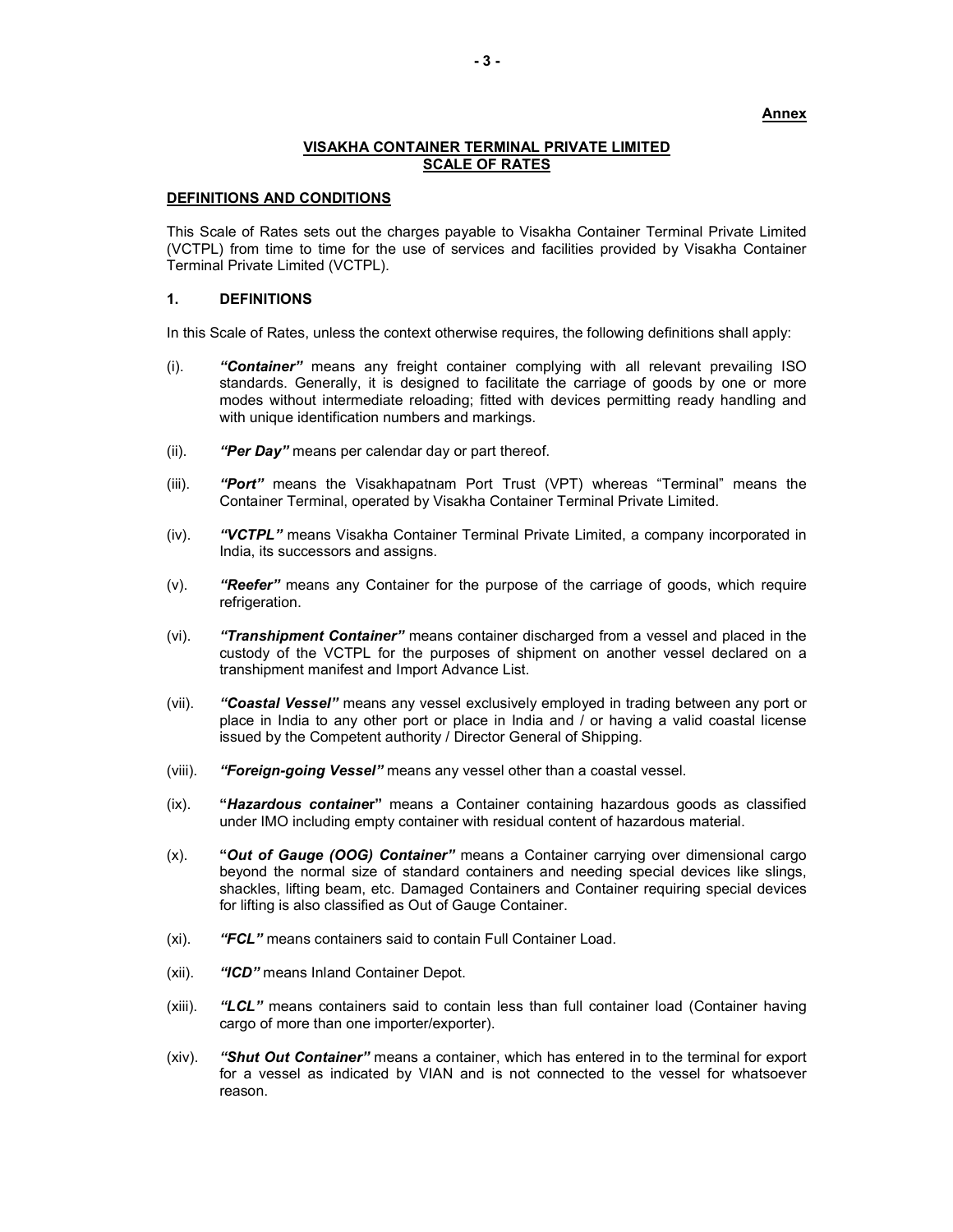- (xv). "Tonne" means one metric Tonne of 1,000 kilograms or one cubic metre.
- (xvi). "VIAN" means Vessel Identification Advise Number.
- (xvii). "ICD Container" means containers discharged from a vessel and placed in the custody of the VCTPL for the purposes of loading on a Train, inside the Terminal. Also "ICD Container" means containers discharged from a Train inside Terminal and placed in the custody of the VCTPL for the purposes of shipment on a vessel.

# 2. GENERAL

- (i) (a). System of classification of vessel for levy of Vessel Related Charges (VRC)
	- (i). A foreign going vessel of Indian flag having a General Trading Licence can convert to coastal run on the basis of a Customs Conversion Order. Such vessel that converts into coastal run based on the Customs Conversion Order at her first port of call in Indian Port, no further custom conversion is required, so long as it moves on the Indian Coast.
	- (ii). A Foreign going vessel of foreign flag can convert to coastal run on the basis of a Specified Period Licence or voyage issued by the Director General of Shipping and a custom conversion order.
	- (b). Criteria for levy of Vessel Related Charges (VRC) at Concessional Coastal rate and foreign rate
		- (i). In cases of such conversion, coastal rates shall be chargeable by the load port from the time the vessel starts loading coastal goods.
		- (ii). In cases of such conversion coastal rates shall be chargeable till the vessel completes discharging operations at the last call of Indian Port; immediately thereafter, foreign going rates shall be chargeable by the discharge ports.
		- (iii). For dedicated Indian coastal vessels having a Coastal licence from the Director General of Shipping, no other document will be required to be entitled to coastal rates.
- (ii). Criteria for levy of Cargo Related Charges (CRC) at Concessional Coastal rate
	- (a). Foreign going Indian Vessel having General Trading License issued for 'worldwide and coastal' operation should be accorded applicable coastal rates with respect to Handling Charges (HC) i.e. ship to shore transfer and transfer from/ to quay to/ from storage yard including wharfage in the following scenario:
		- (i). Converted to coastal run and carrying coastal cargo from any Indian Port and destined for any other Indian Port.
		- (ii). Not converted\* to coastal run but carrying coastal cargo from any Indian Port and destined for any other Indian Port. \* The Central Board of Excise and Customs Circular no.15/2002-Cus. dated 25 February 2002 allows carriage of coastal cargo from one Indian port to another port in India, in Indian flag foreign going vessels without any custom conversion.
	- (b). In case of a Foreign flag vessel converted to coastal run on the basis of a Specified Period License or voyage issued by the Director General of Shipping, and a Custom Conversion Order, the coastal cargo/ container loaded from any Indian Port and destined for any other Indian Port should be levied at the rate applicable for coastal cargo/ container.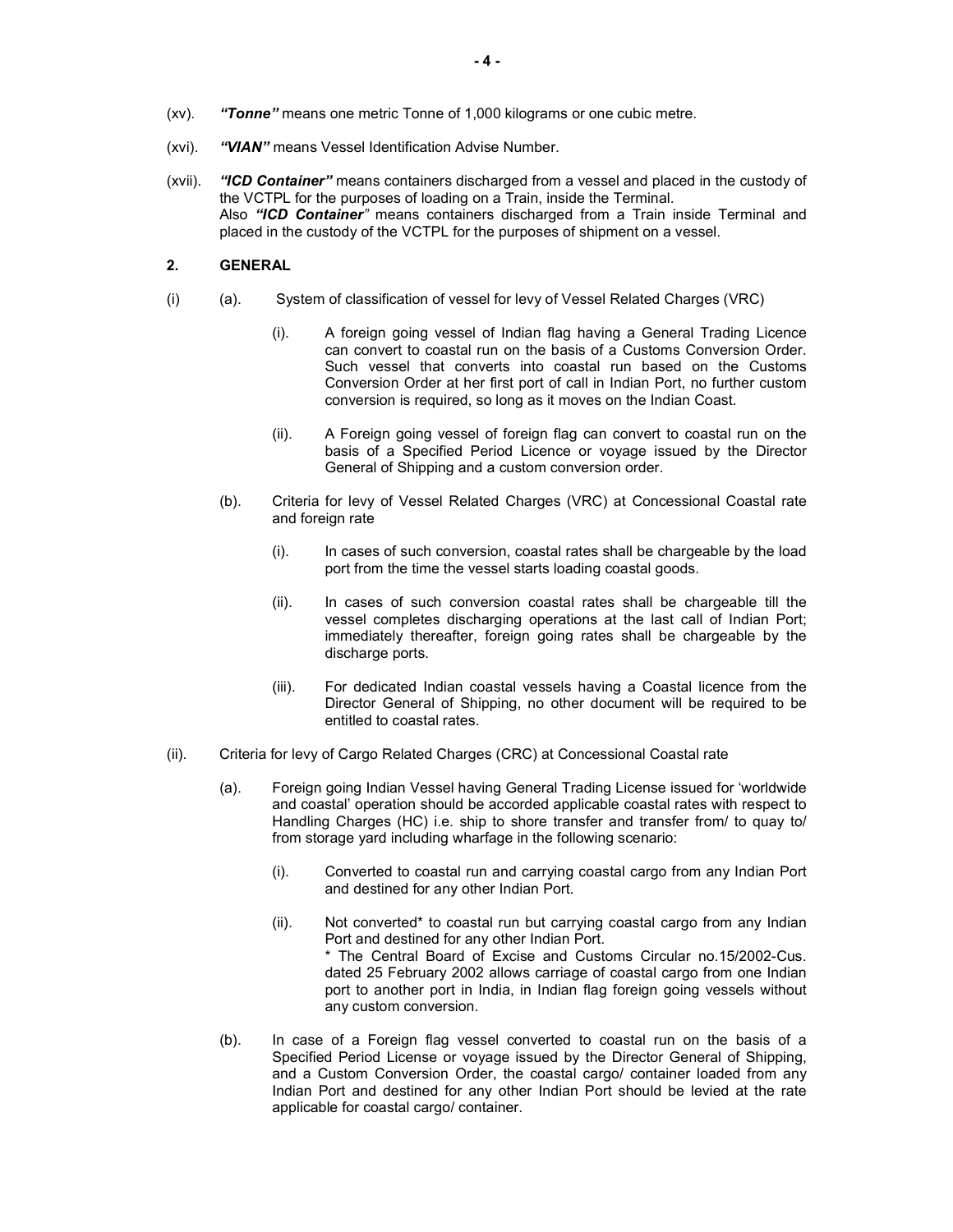- (iii). Charges denominated in US dollar terms shall be collected in equivalent Indian rupees. For this purpose, the Reference rate notified by the Reserve Bank of India or the market buying rate notified by State Bank of India, as may be specified from time to time, prevalent on the date of entry of the vessel into the Terminal (in case of import containers) and on the date of arrival of containers in the Terminal Premises (in case of export containers) shall be applied for re-conversion of the dollar - denominated charges into Indian rupees.
- (iv). All charges worked out shall be rounded off to the next higher rupee on the grand total of each bill.
- (v). (a). Users shall pay penal interest on delayed payments of any charge under this Scale of Rates. Likewise, the VCTPL shall pay penal interest on delayed refunds.
	- (b). The rate of penal interest will be 15% p.a. The penal interest will apply to both the VCTPL and the users equally.
	- (c). The delay in refunds by the VCTPL will be counted beyond 20 days from the date of completion of services or on production of all the documents required from the users, whichever is later.
	- (d). The delay in payments by the users will be counted beyond 10 days after the date of raising the bills by the VCTPL. This provision shall, not apply to the cases where payment is to be made before availing the services as stipulated in the Major Port Trusts Act, 1963.
	- (vi). A premium of, 25% will be levied in case of Hazardous cargo containers/Out of Gauge containers over the applicable handling charge.
	- (vii). In case of coastal containers, concession is applicable on composite box rate. The composite box rate on all coastal containers shall not exceed 60% of the corresponding charges for normal containers. In case of transhipment of coastal containers similar concession in handling charges will be allowed with reference to applicable handling charges for normal handling operation in loading or unloading cycle.
	- (viii). In case a vessel idles due to non-availability or breakdown of the shore based facilities of VCTPL or any other reasons attributable to the VCTPL, rebate equivalent to berth hire charges payable by that vessel to VPT which accrued during the period of idling of vessel shall be allowed by VCTPL.
	- (ix). User will not be required to pay charges for delays beyond a reasonable level attributable to the VCTPL.
	- (x). In order to decongest the ports and encourage exporters / importers to utilize the port services beyond regular hours, lower charges will be levied for cargo and vessels related services as well as special discount will be offered in port charges for the services rendered after regular hours.

[This condition is incorporated in pursuance to the MOS letter No.PD/14033/101/2015- PD.V dated 3 February 2016 based on which a common adoption Order No.TAMP/14/2016-Misc dated 16 February 2016 is approved by the Authority].

(xi). The Mandatory User Charges for the Logistics Data Bank (LDB) service to be rendered by Delhi-Mumbai Industrial Corridor Development Corporation (DMICDC) in pursuance of MOS communication vide letter No.PD-14033/34/2017-PD-V dated 06 June 2018 will be governed by separate common adoption Order No. TAMP/46/2018-MUC dated 24 July 2019 approved by TAMP for common adoption by all Major Port Trusts and BOT terminals.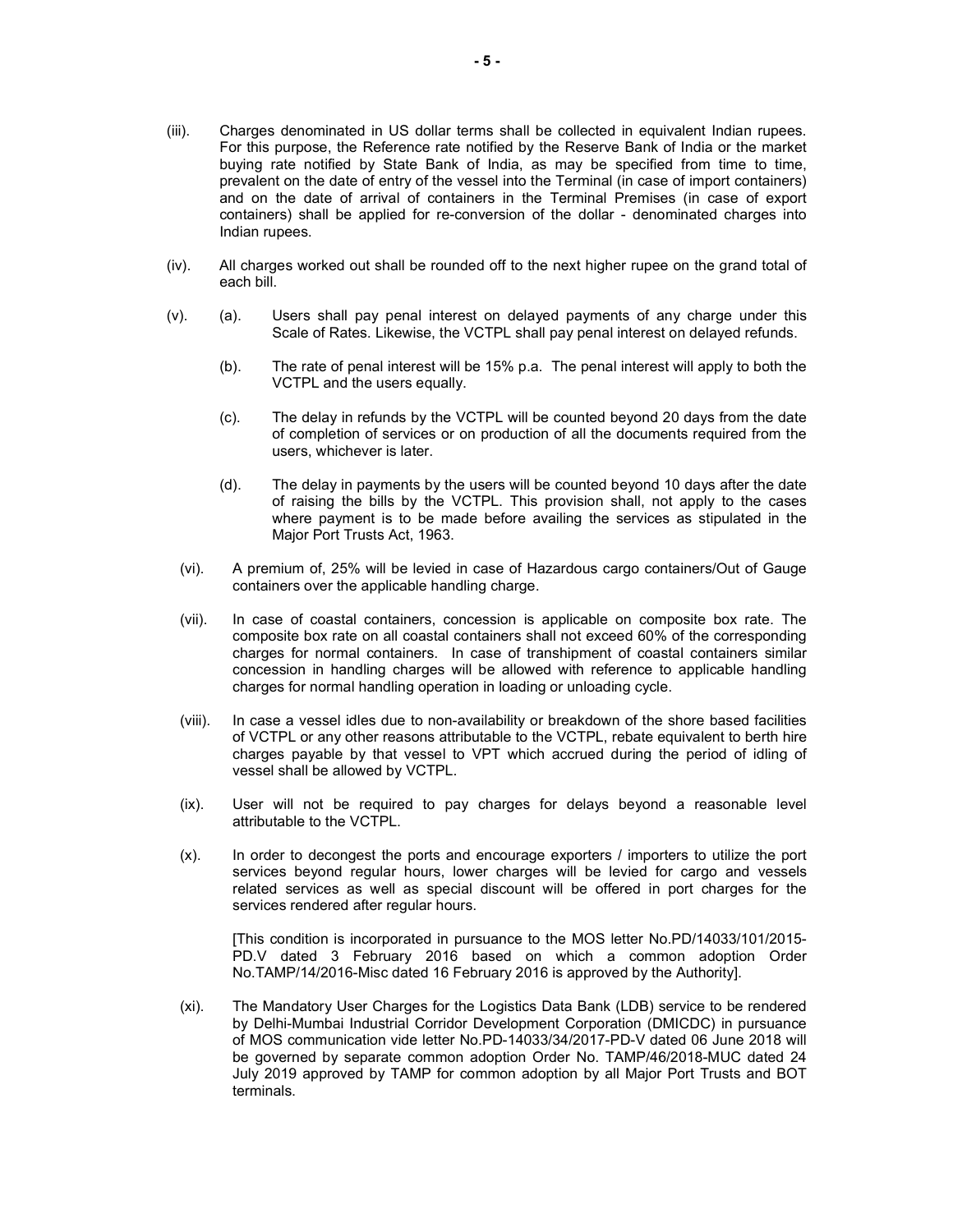- (xii). Coastal goods transported between an Indian port on east coast and another Indian port on west coast or vice versa, by a vessel through the territorial waters of Sri Lanka, whether or not calling any port in Sri Lanka in between and without change of vessel in terms Notification No.38/2018-Customs (N.T.) dated 11 May 2018 of Central Board of Indirect Taxes and Customs shall be eligible for concession in vessel related charges and cargo related charges.
- (xiii). Coastal goods transported between an Indian port on east coast and a river port in India or vice versa, by a vessel through a route passing through the Bangladeshi waters and without change of vessel in terms Notification No.38/2018-Customs (N.T.) dated 11 May 2018 of Central Board of Indirect Taxes and Customs shall be eligible for concession in vessel related charges and cargo related charges.
- (xiv). The SOR is subject to automatic annual indexation to inflation to the extent of 60% of the variation in Wholesale Price Index (WPI) announced by the Authority occurring between 1st January to 31st December of the relevant year. Such adjusted SOR will come into force from 1st May of the relevant year to 30th April of following year. The 1<sup>st</sup> annual indexation will be from 1 May, 2021. The indexed SOR by the VCTPL to be intimated by the VCTPL to the VPT, concerned users and to the Authority.

# 3. APPLICATION

- (i). Import and Export rates shall apply when:
	- (a). a loaded or empty container is discharged from a vessel, eventually delivered out of VCTPL; or
	- (b). a loaded or empty container is received at VCTPL yard, eventually is shipped.
- (ii). Transhipment container rates shall apply to a loaded or empty container when it is discharged from the first carrier onto VCTPL's premises and remained in the custody of VCTPL until it is transhipped in its original status by VCTPL to a nominated second carrier.

# SECTION - I

## 1. CONTAINER OPERATIONS

## 1.1.A. COMPOSITE RATE FOR HANDLING IMPORT AND EXPORT CONTAINERS:

|            |                                                                      |                                                        |         |                                                                            |         |                                                                               | (III K) |
|------------|----------------------------------------------------------------------|--------------------------------------------------------|---------|----------------------------------------------------------------------------|---------|-------------------------------------------------------------------------------|---------|
| SI.<br>No. | <b>Particulars</b>                                                   | <b>Container not</b><br>exceeding 20 feet<br>in length |         | <b>Container exceeding</b><br>20 feet in length and<br>upto 40 feet length |         | <b>Container</b><br>exceeding 40 feet in<br>length and upto 45<br>feet length |         |
|            |                                                                      | Foreign-<br>going                                      | Coastal | Foreign-<br>going                                                          | Coastal | Foreign-<br>going                                                             | Coastal |
| (a).       | Laden Containers - Import /<br>Export                                | 5.038                                                  | 3.021   | 7.555                                                                      | 4.533   | 10.073                                                                        | 6,045   |
| $(b)$ .    | Empty Containers - Import /<br>Export                                | 2.873                                                  | 1.724   | 4.310                                                                      | 2,586   | 5,746                                                                         | 3.448   |
| (c).       | Transport to Rail Flat from CY<br>or Vice Versa and Lift on/Lift off |                                                        |         |                                                                            |         |                                                                               |         |
|            | - Loaded                                                             | 1,782                                                  | 1.782   | 2,672                                                                      | 2,672   | 3,563                                                                         | 3,563   |
|            | - Empty                                                              | 1.638                                                  | 1.638   | 2.459                                                                      | 2.459   | 3.278                                                                         | 3.278   |

 $\lim_{n \to \infty}$ 

#### Notes:

(1). Services in the case of item no. (a) and (b) above include handling by quay crane and lashing/unlashing, transport between CY and quayside, lift on or off at CY, landing and loading the container from or to the trailer, data handling, processing and wharfage.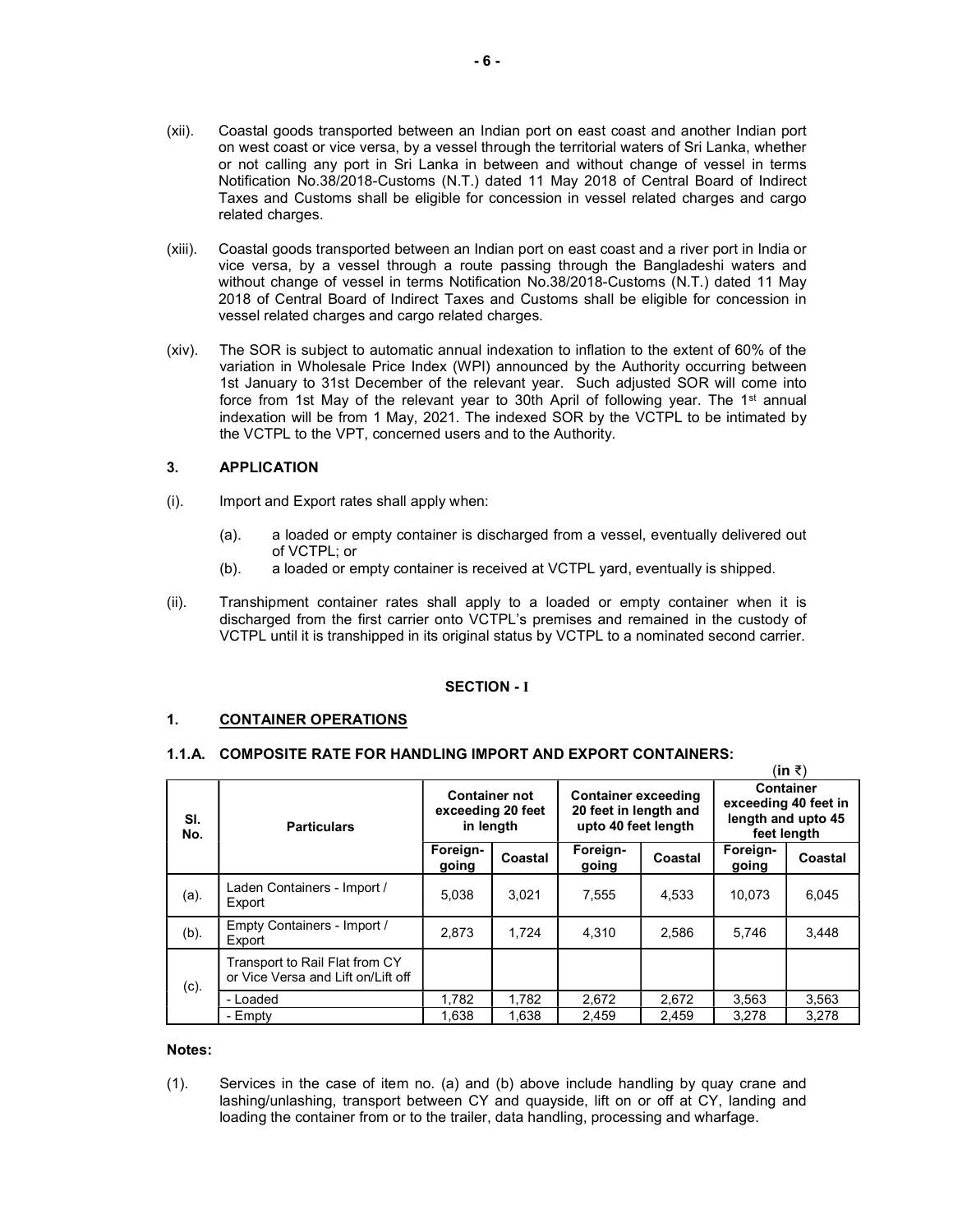- (2). Services in the case of item no. (c) above includes transportation from CY to rail siding and loading the container on rail flat or vice versa.
- (3). Export Containers are to be delivered to VCTPL for loading at least 6 hours before berthing of the vessel.

# B. REBATES:

Rebates as follows shall be applicable to users for carrying out various operations with their own arrangements with the prior written permission of the VCTPL when the VCTPL equipment are not available for some reason.

 $(in \; \bar{\tau})$ 

 $(1 - \pi)$ 

| SI.<br>No. | <b>Particulars</b>                                                                                                                              | <b>Container not</b><br>exceeding 20 feet<br>in length |         | <b>Container exceeding</b><br>20 feet in length and<br>upto 40 feet length |         | <b>Container exceeding</b><br>40 feet in length and<br>upto 45 feet length |         |
|------------|-------------------------------------------------------------------------------------------------------------------------------------------------|--------------------------------------------------------|---------|----------------------------------------------------------------------------|---------|----------------------------------------------------------------------------|---------|
|            |                                                                                                                                                 | Foreign-<br>going                                      | Coastal | Foreign-<br>going                                                          | Coastal | Foreign-<br>going                                                          | Coastal |
| (a).       | If the ship's gears are used for<br>loading /unloading containers<br>from ship to shore or vice versa                                           | 483                                                    | 291     | 725                                                                        | 434     | 967                                                                        | 580     |
| (b).       | If the terminal user deploys his<br>own tractor trailer for transporting<br>containers from quay to container<br>yard or container yard to quay | 402                                                    | 242     | 605                                                                        | 363     | 806                                                                        | 483     |
| (c).       | If the terminal user deploys his<br>lifting<br>equipment<br>for<br>own<br>containers from the container<br>vard to truck and vice versa         | 269                                                    | 269     | 403                                                                        | 403     | 539                                                                        | 539     |

### Note:

(1). No rebate will be admissible for back to town containers handled by private equipment.

# 1.2. HANDLING OF TRANSHIPMENT CONTAINERS:

|                    |                                                        |         |                                                                            |         |                                                                            | (IN RI  |
|--------------------|--------------------------------------------------------|---------|----------------------------------------------------------------------------|---------|----------------------------------------------------------------------------|---------|
| <b>Particulars</b> | <b>Container not</b><br>exceeding 20 feet in<br>length |         | <b>Container exceeding</b><br>20 feet in length and<br>upto 40 feet length |         | <b>Container exceeding 40</b><br>feet in length and upto 45<br>feet length |         |
|                    | Foreign-<br>going                                      | Coastal | Foreign-<br>going                                                          | Coastal | Foreign-<br>going                                                          | Coastal |
| Laden & Empty      | 4018                                                   | 2410    | 6028                                                                       | 3616    | 8037                                                                       | 4822    |

#### Notes:

- (1). The above charges apply to the complete cycle of transhipment i.e. discharge from the first carrier to the loading onto the second carrier, including lashing/ unlashing charges. Services include handling by quay crane (discharge and loading), transport between CY and quayside, lift on and off, stowage planning on vessel and yard, data handling, processing and wharfage.
- (2). A container from foreign port handled at VCTPL for subsequent transhipment to an Indian Port on a coastal voyage or vice versa would be charged 50% of the transhipment charge prescribed for foreign-going vessel and 50% of that prescribed for the coastal category.
- (3). Any transhipment container delivered out of VCTPL by road or rail shall be charged the import/ export container rate.
- (4). A shut out charge as per Schedule 1.8 shall apply:
	- (i). if the carrier is changed after berthing of the originally nominated carrier; or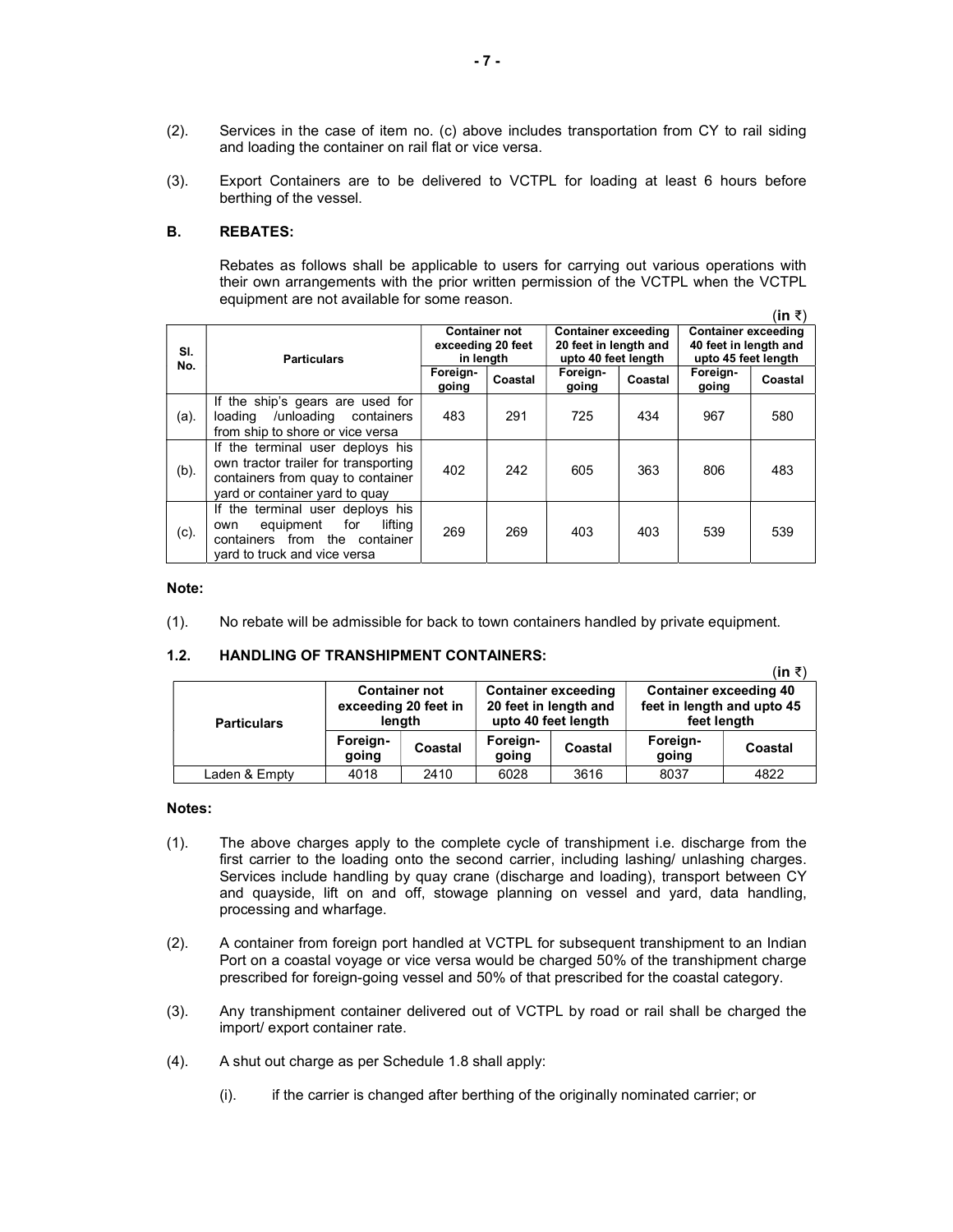- (ii). if the nomination is changed from a later carrier to an earlier carrier after the earlier carrier is berthed.
- (5). The vessel on which the transhipment container is to be loaded shall be declared at time of submission of the Import advance list of the vessel on which the said transhipment container is imported or else the transhipment container shall be treated as normal container for the purpose of fixing tariff.

# 1.3. LIFT ON OR LIFT OFF:

|            |                    |                                                        |             |                   |                                                                            |                                                                            | (in ₹)  |
|------------|--------------------|--------------------------------------------------------|-------------|-------------------|----------------------------------------------------------------------------|----------------------------------------------------------------------------|---------|
| SI.<br>No. | <b>Particulars</b> | <b>Container not</b><br>exceeding 20 feet in<br>length |             |                   | <b>Container exceeding 20</b><br>feet in length and upto 40<br>feet length | <b>Container exceeding 40</b><br>feet in length and upto<br>45 feet length |         |
|            |                    | Foreign-going                                          | Coast<br>al | Foreign-<br>going | Coastal                                                                    | Foreign-<br>going                                                          | Coastal |
| (a).       | _aden              | 712                                                    | 712         | 1069              | 1069                                                                       | 1425                                                                       | 1425    |
| (b)        | Empty              | 571                                                    | 571         | 856               | 856                                                                        | 1141                                                                       | 1141    |

# 1.4. HATCH COVER HANDLING FOR ONE OPERATION (both opening and closing):

| ˈ SI. No. | <b>Particulars</b>                      | Foreign-going<br>(ln US \$) | Coastal<br>(in ₹) |
|-----------|-----------------------------------------|-----------------------------|-------------------|
| $(a)$ .   | Without landing Hatch Cover on the guay | 24.18                       | 1077              |
| $(b)$ .   | With landing Hatch Cover on the guay    | 48.35                       | 2156              |

# Note:

(1). Half the rate shall be applicable if there is only one activity, i.e. either an opening or closing operation.

| SI.     | <b>Particulars</b>                                                         | <b>Container not</b><br>exceeding 20 feet in<br>length |                                 | <b>Container</b><br>exceeding 20 feet in<br>length and upto 40<br>feet length |                                 | <b>Container</b><br>exceeding 40 feet in<br>length and upto 45<br>feet length |                              |
|---------|----------------------------------------------------------------------------|--------------------------------------------------------|---------------------------------|-------------------------------------------------------------------------------|---------------------------------|-------------------------------------------------------------------------------|------------------------------|
| No.     |                                                                            | Foreign-<br>going (in<br>$US$ \$)                      | Coastal<br>$(in \; \bar{\tau})$ | Foreign-<br>going (in<br>$US$ \$)                                             | Coastal<br>$(in \; \bar{\tau})$ | Foreign-<br>going (in<br><b>US\$)</b>                                         | Coastal<br>$(in \bar{\tau})$ |
| (a).    | Loaded or empty Container<br>landing<br>shifted<br>by<br>and<br>reshipping | 48.36                                                  | 2156                            | 72.54                                                                         | 3233                            | 96.72                                                                         | 4310                         |
| $(b)$ . | Loaded or empty Container<br>shifted without landing and<br>reshipping     | 24.18                                                  | 1077                            | 36.27                                                                         | 1616                            | 48.36                                                                         | 2156                         |

# 1.5. SHIFTING OF CONTAINERS WITHIN VESSEL (Re-stows):

# Note:

(1). Reefer related charges will be applicable as per Schedule 1.7.

# 1.6. INTERNAL TRANSPORTATION

|            |                    |                                |                      |                       |                            |                            | (in ₹)  |  |
|------------|--------------------|--------------------------------|----------------------|-----------------------|----------------------------|----------------------------|---------|--|
|            | <b>Particulars</b> |                                | <b>Container not</b> |                       | <b>Container exceeding</b> | <b>Container exceeding</b> |         |  |
| SI.<br>No. |                    | exceeding 20 feet in<br>lenath |                      | 20 feet in length and |                            | 40 feet in length and      |         |  |
|            |                    |                                |                      | upto 40 feet length   |                            | upto 45 feet length        |         |  |
|            |                    | Foreign-<br>going              | Coastal              | Foreign-<br>going     | Coastal                    | Foreign-<br>going          | Coastal |  |
| $(a)$ .    | Laden and Emptv    | 1069                           | 1069                 | 1603                  | 1603                       | 2138                       | 2138    |  |

## Note:

(1). Internal Transportation Charges apply when a container is required to be moved by a trailer within VCTPL upon customer's request.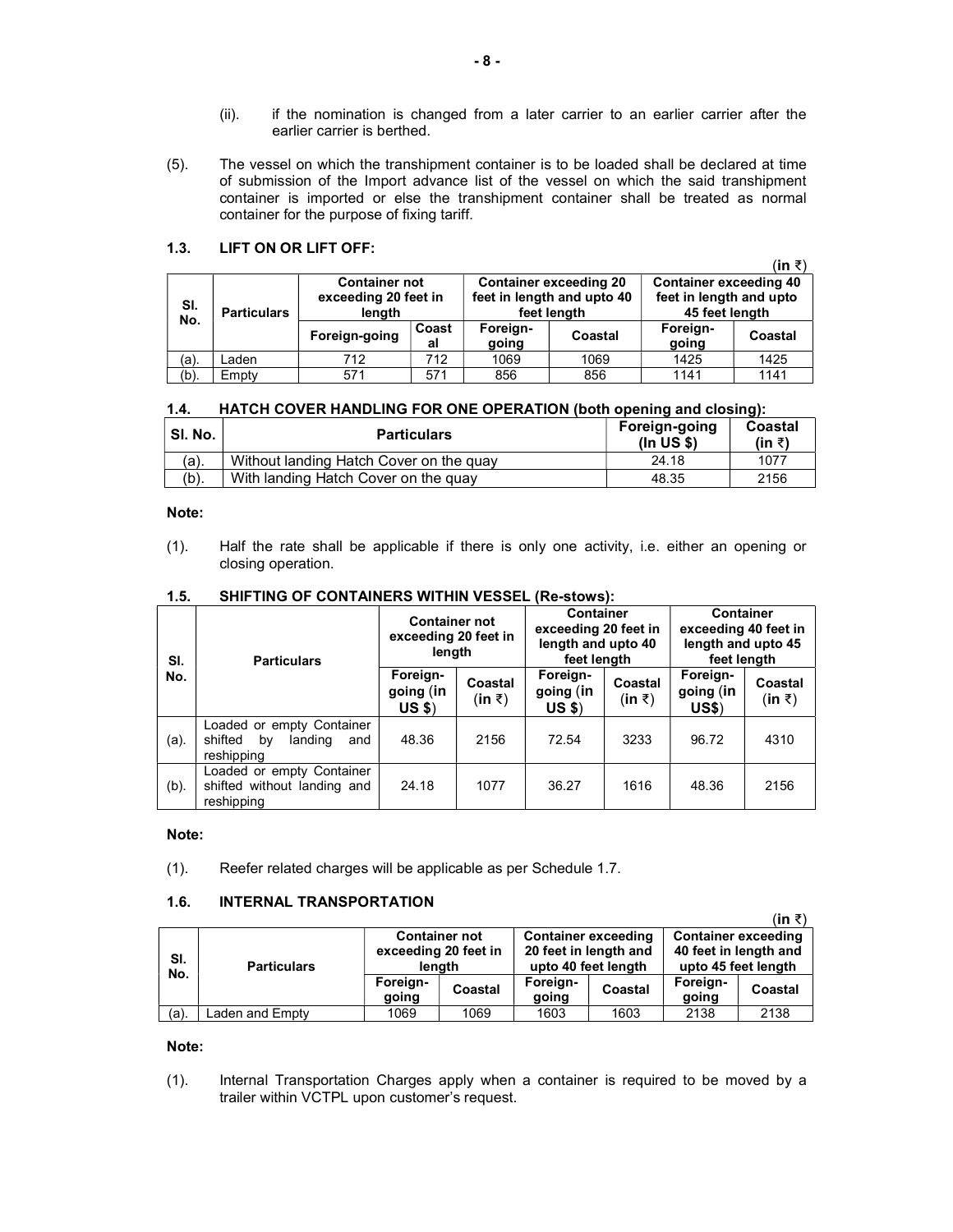| SI.<br>No. | <b>Particulars</b>                                                                                                                                              | <b>Container not</b><br>exceeding 20 feet<br>in length |                   | <b>Container</b><br>exceeding 20 feet in<br>length and upto 40<br>feet length |                   | <b>Container exceeding</b><br>40 feet in length and<br>upto 45 feet length |                   |
|------------|-----------------------------------------------------------------------------------------------------------------------------------------------------------------|--------------------------------------------------------|-------------------|-------------------------------------------------------------------------------|-------------------|----------------------------------------------------------------------------|-------------------|
|            |                                                                                                                                                                 | Foreign-<br>going<br>(in US \$)                        | Coastal<br>(in ₹) | Foreign-<br>going (in<br><b>US \$)</b>                                        | Coastal<br>(in ₹) | Foreign-<br>going (in<br>US \$)                                            | Coastal<br>(in ₹) |
| (a).       | Pre Trip Inspection (PTI)<br>(Excluding the electricity<br>charges)                                                                                             | 5.76                                                   | 427               | 8.64                                                                          | 642               | 11.51                                                                      | 856               |
| (b).       | Reefer<br><b>Run</b><br>Test<br>(Excluding the electricity<br>charges)                                                                                          | 5.76                                                   | 427               | 8.64                                                                          | 642               | 11.51                                                                      | 856               |
| $(c)$ .    | Charges for<br>supply of<br>electricity<br>(including)<br>connecting<br>and<br>disconnecting, monitoring<br>at Reefer yard) per<br>-4<br>hours or part thereof- | 3.57                                                   | 265               | 5.35                                                                          | 397               | 7.14                                                                       | 531               |

### 1.7. REEFER RELATED AND OTHER GENERAL SERVICES

# Notes:

- (1). Services include only plugging/ unplugging and monitoring of the temperature. No maintenance will be performed on malfunctioning reefers.
- (2). PTI and Run Test of the reefer containers are optional services and shall be rendered when requested. This excludes charges for supply of power and monitoring of the reefer during the PTI/ Run test. The PTI/ Run test includes checking of the working condition of reefer machinery and reporting of the condition to the customer.
- (3). These charges will be applicable for restow reefer containers also.

# 1.8. CHARGES FOR A SHUT OUT CONTAINER

Where an Export container or a Transhipment container is shut out, the following rates shall apply:

| SI.     | <b>Particulars</b> | <b>Container not</b><br>exceeding 20 feet<br>in length |                   | <b>Container</b><br>exceeding 20 feet in<br>length and upto 40<br>feet length |                   | <b>Container exceeding</b><br>40 feet in length and<br>upto 45 feet length |                   |
|---------|--------------------|--------------------------------------------------------|-------------------|-------------------------------------------------------------------------------|-------------------|----------------------------------------------------------------------------|-------------------|
| No.     |                    | Foreign-<br>going<br>(in US \$)                        | Coastal<br>(in ₹) | Foreign-<br>going (in<br>US \$)                                               | Coastal<br>(in ₹) | Foreign-<br>going (in<br>US \$)                                            | Coastal<br>(in ₹) |
| $(a)$ . | Laden              | 33.58                                                  | 2494              | 50.38                                                                         | 3742              | 67.17                                                                      | 4988              |
| $(b)$ . | Empty              | 29.74                                                  | 2209              | 44.63                                                                         | 3314              | 59.48                                                                      | 4418              |

#### Notes:

- (1). Shut out charges apply when a container is shut out by one vessel and subsequently shipped by another vessel or is back to town.
- (2). The storage charges shall be levied in terms of Schedule 1.10.

# 1.9. ADDITIONAL CHARGES

|            |                                     |                                                        |                                                                               | (in ₹)                                                                        |
|------------|-------------------------------------|--------------------------------------------------------|-------------------------------------------------------------------------------|-------------------------------------------------------------------------------|
| SI.<br>No. | <b>Particulars</b>                  | <b>Container not</b><br>exceeding 20<br>feet in length | <b>Container</b><br>exceeding 20 feet<br>in length and upto<br>40 feet length | <b>Container</b><br>exceeding 40 feet<br>in length and upto<br>45 feet length |
|            | Direct Loading<br>- Laden and Empty | 1248                                                   | 1873                                                                          | 2494                                                                          |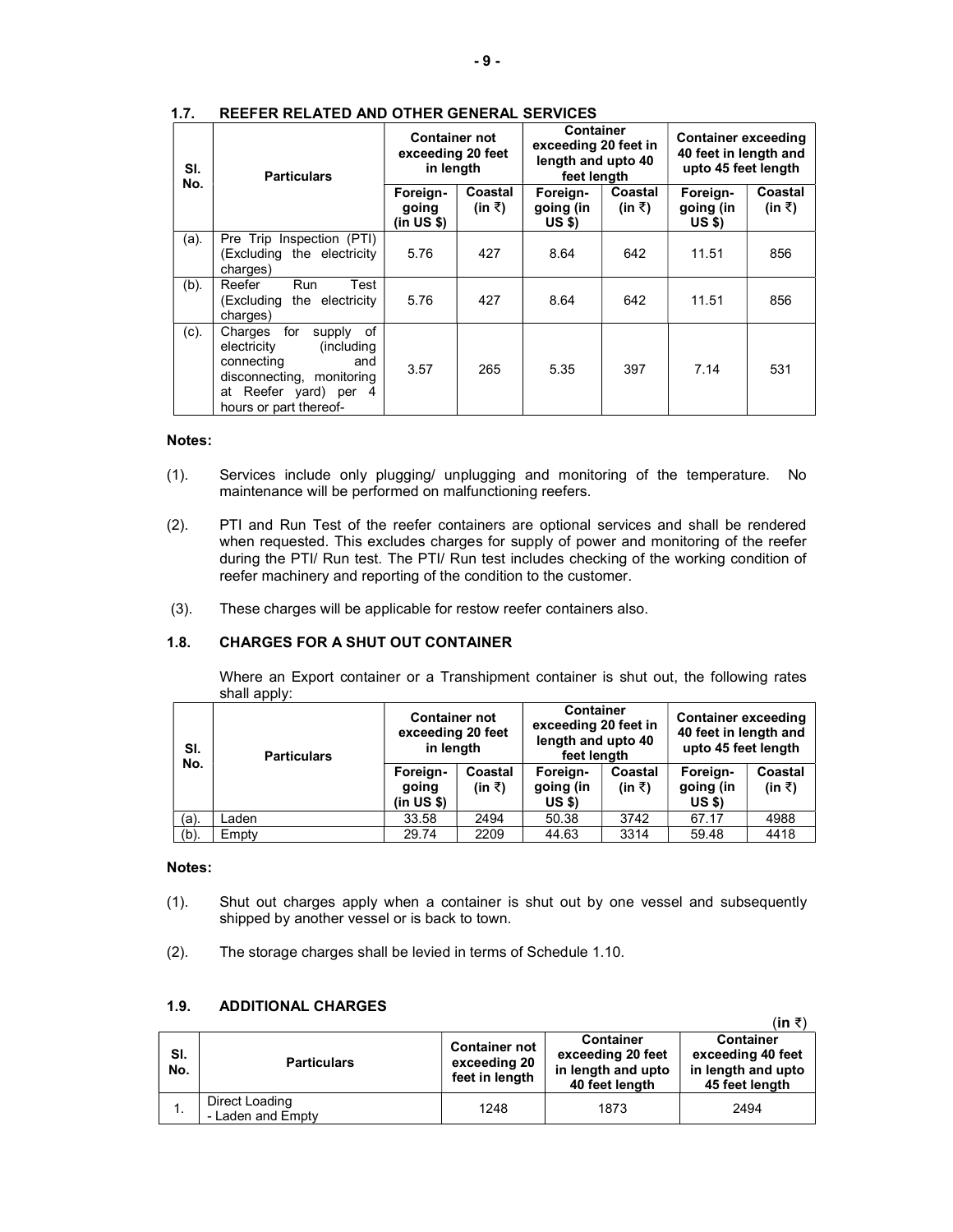|                | Shifting of containers within the<br>terminal including Lift on,          |                                                              |                                                          |      |  |  |
|----------------|---------------------------------------------------------------------------|--------------------------------------------------------------|----------------------------------------------------------|------|--|--|
| 2.             | Transportation, Lift off<br>- Laden                                       | 2494                                                         | 3742                                                     | 4988 |  |  |
|                | - Empty                                                                   | 2209                                                         | 3314                                                     | 4418 |  |  |
|                | Container Cleaning Charges (High                                          |                                                              |                                                          |      |  |  |
| 3.             | pressure water wash)                                                      | 712                                                          | 1069                                                     | 1425 |  |  |
| 4.             | <b>Cancellation of Document</b>                                           |                                                              | 106                                                      |      |  |  |
|                | - $(Per EIR)$                                                             |                                                              |                                                          |      |  |  |
| 5.             | One Door Open Charge                                                      |                                                              | 712                                                      |      |  |  |
|                | (Per container)                                                           |                                                              |                                                          |      |  |  |
| 6.             | Fixing / Removal of Seal (per seal)<br>Fixing/ removal                    |                                                              | 285                                                      |      |  |  |
| $\overline{7}$ | 'Hazardous Sticker' (per container)                                       |                                                              | 285                                                      |      |  |  |
|                | Customs inspection within the terminal                                    |                                                              |                                                          |      |  |  |
| 8.             | (per container)                                                           | 571                                                          |                                                          |      |  |  |
| 9.             | Plugging/ Unplugging of Reefer                                            | 71                                                           |                                                          |      |  |  |
|                | Container (per container)                                                 |                                                              |                                                          |      |  |  |
| 10.            | Non-Declaration/ Mis-declaration of                                       |                                                              | 4276                                                     |      |  |  |
|                | Hazardous Container (per container)<br>Issuance of documents per document |                                                              |                                                          |      |  |  |
| 11.            | or part thereof (maximum of 5 pages)                                      |                                                              | 214                                                      |      |  |  |
| 12.            | <b>VIA Cancellation</b>                                                   |                                                              | 1425                                                     |      |  |  |
|                |                                                                           |                                                              |                                                          |      |  |  |
| 13.            | Weighment of Trailer with or without                                      |                                                              | 142                                                      |      |  |  |
|                | Containers/ Cargo (per weighment)<br>Delay in submission of the relevant  |                                                              |                                                          |      |  |  |
| 14.            | documents beyond the prescribed                                           |                                                              | 712                                                      |      |  |  |
|                | time (charges are per 'document')                                         |                                                              |                                                          |      |  |  |
| 15.            | Non-Declaration/ mis-declaration of                                       |                                                              | 4276                                                     |      |  |  |
|                | OOG Container (Rate per container)                                        |                                                              |                                                          |      |  |  |
|                |                                                                           |                                                              | 71.30 per hour per gangway subject to maximum of 1425.00 |      |  |  |
| 16.            | Charges for providing Gangway to                                          | per day per gangway                                          |                                                          |      |  |  |
|                | Vessel per calendar day                                                   | Note: This is an optional service provided at the request of |                                                          |      |  |  |
|                |                                                                           | the user.                                                    |                                                          |      |  |  |

## Notes:

- (1). Direct loading charge applies when, at the request of customers, VCTPL accepts an export container delivered to the terminal after the prescribed closing time or accepts the list of export containers that are already in CY before the cut off time but not included in the export advance list submitted before the cut off. This charge is in addition to all applicable charges in a normal export cycle.
- (2). 'Shifting of container' charges shall be applicable whenever there is a change in shipment status or container status involving actual shifting of the container or any shifting done at customer's request for any purpose including shifting for availing any other service provided by terminal. Shifting is a consolidated charge levied for lift on, transportation and lift off.

Change of shipment status applies when:

- (i). A transhipment container in VCTPL premises is changed to an import container;
- (ii). An import container in VCTPL premise is re-exported;
- (iii). An export container is delivered out of VCTPL premise;
- (iv). A local delivery container is changed to an ICD Container after landing or viceversa.
- (v). A transhipment container whose outbound VIAN is not declared prior to berthing of the inbound carrier;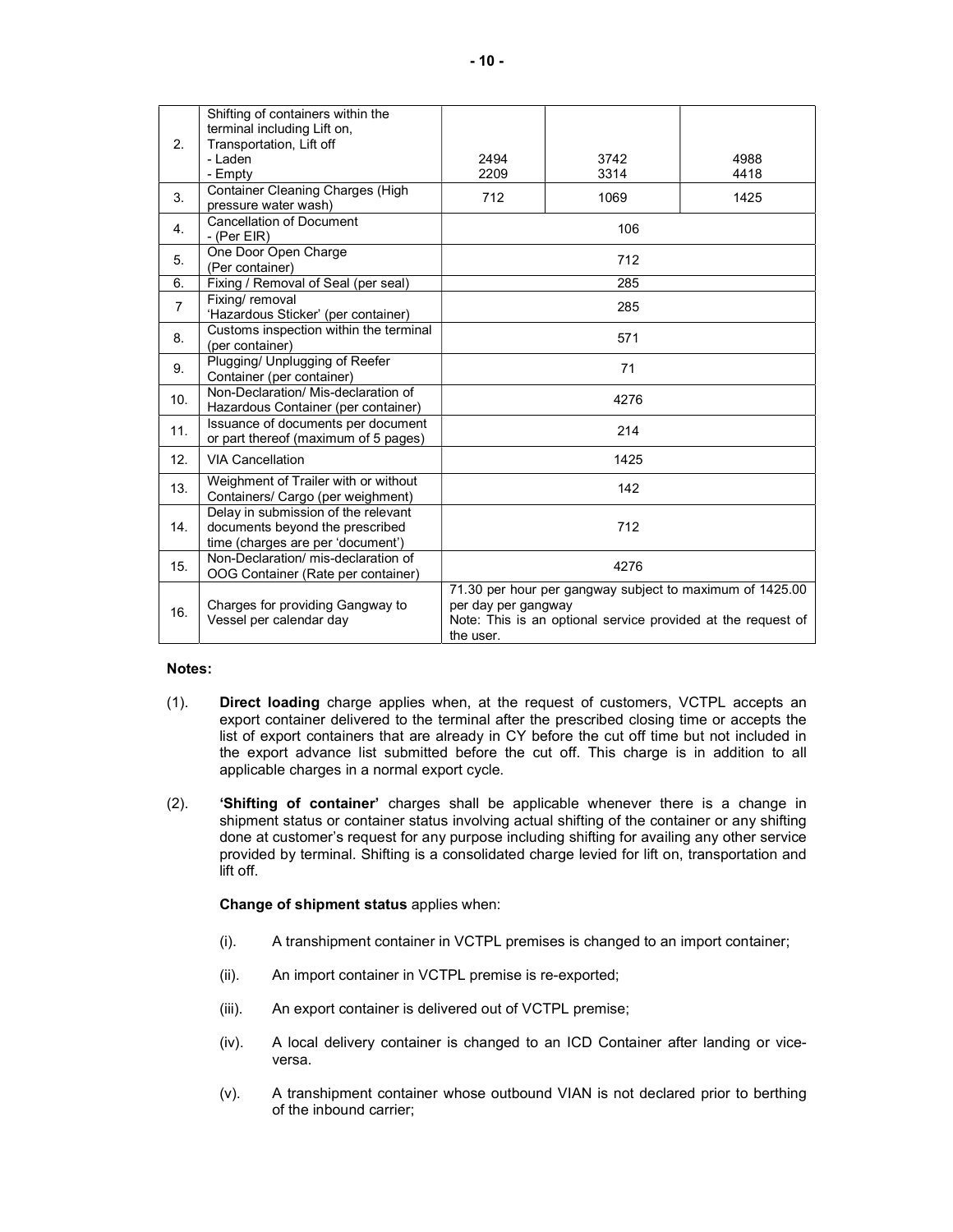(vi). An Export container arriving by Rail whose outbound VIAN is not declared at least 6 hrs. prior to the arrival of the Train at Rail Siding in the terminal.

Change of container status applies each time the detail of an import or export container whose POD, Size, Status or weight (varying by +/- 2 ton) is changed after processing by VCTPL.

- (3). Container Cleaning Charges: These services are optional and the relevant charge is applicable when the containers are cleaned with water.
- (4). Cancellation charge for EIR applies when EIR is cancelled at the request of customer.
- (5). "One Door Open" Charge is applicable for handling container which requires only one door to be kept open (e.g. Onions) and when door opening and securing is carried by the terminal.

# (6). Fixing/ Removal of seal

Bottle seals shall be fixed on every container arriving at the terminal - by rail/ road/ sea without a proper bottle seal on it, prior to allowing its entry. The terminal staff shall be at liberty to do this without having to obtain prior consent of the shipping lines. The list of such containers on which a seal is affixed by the terminal shall be intimated to the lines. Seals shall be removed at the request of the customer.

### (7). Fixing/ removal of 'Hazardous Sticker'

 Hazardous stickers indicating the IMCO class only shall be affixed on a container (Four Stickers) carrying hazardous cargo. Similarly old stickers on the container shall be removed from a container carrying non-hazardous cargo. In either case, the customer has to intimate in writing to VCT to undertake the said activity, within the terminal.

#### (8). Customs Inspection

 The inspection of a container shall be allowed at a nominated point only, on the written request of the customer. The container doors can be opened only under customs supervision.

# (9). Plugging/ Unplugging of Containers

The Plugging/ unplugging of reefer containers on board the vessel/ train/ truck shall be done at the request of the customer.

# (10). Non-Declaration/ Mis-declaration of Hazardous Container

The Customer has to declare the hazardous nature of the cargo as per the IMCO rules and furnish the relevant hazardous details to VCTPL. The charges are for non declaration/ mis-declaration of the hazardous nature and also for not furnishing the full particulars of the hazardous nature including the IMCO class, UN NO, EPS, MFAG, correct technical name, contact details of the person in case of emergency.

However, the liabilities and costs towards the consequences arising due to nondeclaration or mis-declaration shall be on the customer's account.

#### (11). Issuance of documents

The charge is towards Additional documents issued by the Terminal apart from the normal routine Terminal Reports (Vessel reports/ yard report/ reefer report etc.) forwarded to the line.

#### (12). Cancellation of VIA

Cancellation of VIA applies when the VIAN allocated by VCTPL is subsequently cancelled on request by Vessel Operator for reasons whatsoever.

# (13). Weighment of Trailer with or without Containers/Cargo

The service of weighment of trailers/truck is an optional service and shall be offered on the request of the users. The charge includes issuing of the requisite certificate with the weight indicated on it.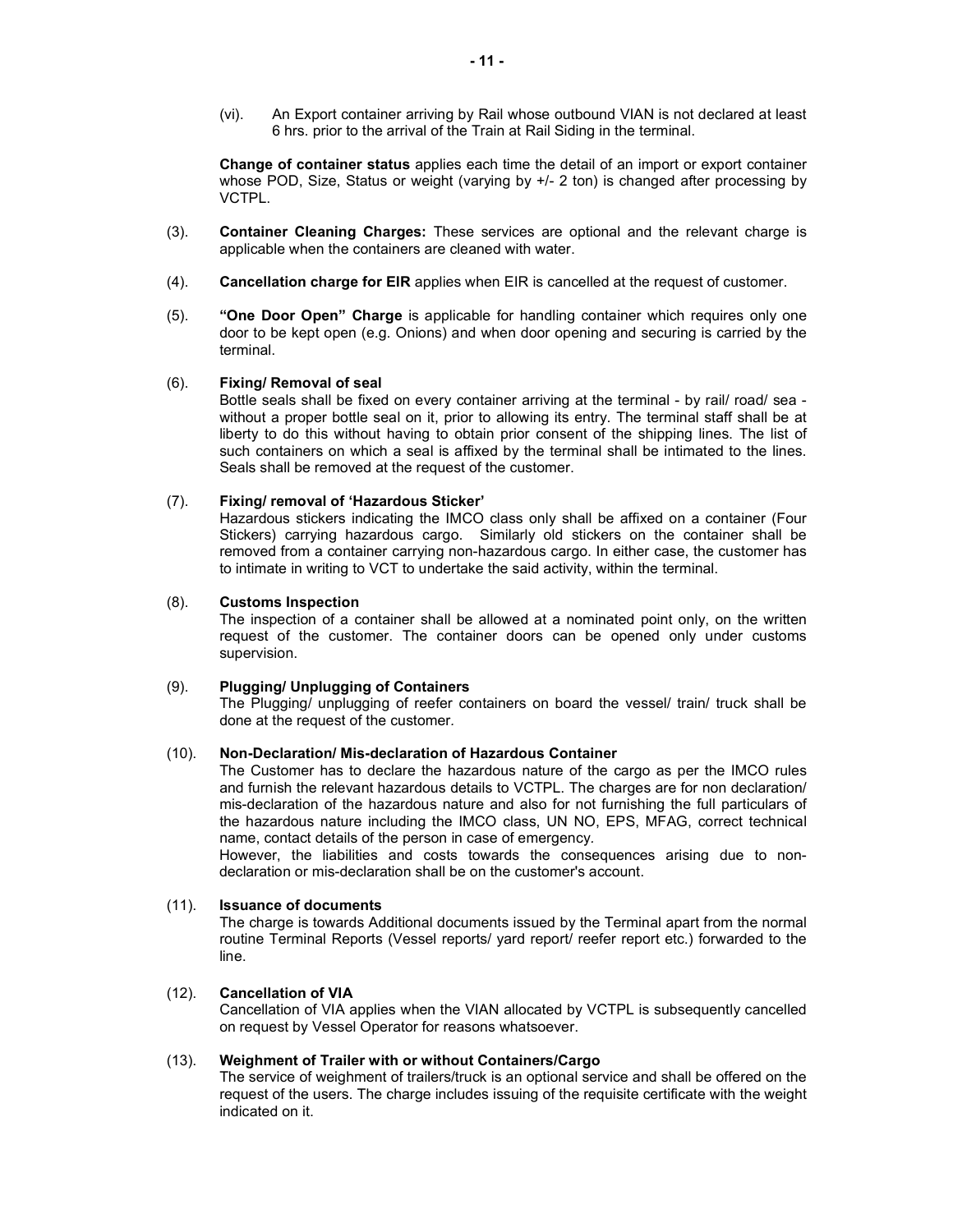The relevant documents include Import and Export Advance Lists, Hazardous Manifests, Restows, Import Bay plans and any other document that may be required and declared in due course for smooth operations. The time limit for submission of documents will be notified in advance by VCTPL and any notification thereto will be carried out in consultation with users.

# (15). Non-Declaration/ Mis-declaration of OOG Container

The Customer has to declare the dimensions of the container prior to its arrival in the terminal with complete details viz. over high, over width, over length, and gross weight along with the Advance List, for proper planning and execution of operation in the terminal.

# (16). Providing Gangway to Vessel

Terminal Gangway shall be provided to vessels which are unable to provide safe access from shore to vessel. The above charges include transportation of the gangway from the nominated storage area to the vessel and vice versa.

# 1.10. CHARGES FOR STORAGE OF CONTAINERS

|            |                    |                                                              |                                                                              | Rate per container per day or part thereof                                          |                                                              |                                                                              |                                                                              |  |
|------------|--------------------|--------------------------------------------------------------|------------------------------------------------------------------------------|-------------------------------------------------------------------------------------|--------------------------------------------------------------|------------------------------------------------------------------------------|------------------------------------------------------------------------------|--|
|            |                    |                                                              | Foreign-going (in US\$)                                                      |                                                                                     | Coastal (in $\bar{z}$ )                                      |                                                                              |                                                                              |  |
| SI.<br>No. | <b>Particulars</b> | <b>Container</b><br>not<br>exceeding<br>20 feet in<br>length | Container<br>exceeding<br>20 feet in<br>length and<br>upto 40<br>feet length | <b>Container</b><br>exceeding<br>40 feet in<br>length and<br>upto 45<br>feet length | <b>Container</b><br>not<br>exceeding<br>20 feet in<br>length | Container<br>exceedina<br>20 feet in<br>length and<br>upto 40<br>feet length | Container<br>exceeding<br>40 feet in<br>length and<br>upto 45<br>feet length |  |
| (i).       | First 3 days       | Free                                                         | Free                                                                         | Free                                                                                | Free                                                         | Free                                                                         | Free                                                                         |  |
| (ii).      | From 4 to 15 days  | 2.67                                                         | 5.33                                                                         | 8.00                                                                                | 199                                                          | 396                                                                          | 595                                                                          |  |
| $(iii)$ .  | From 16 to 30 days | 5.33                                                         | 10.68                                                                        | 16.01                                                                               | 396                                                          | 793                                                                          | 1189                                                                         |  |
| (iv).      | Bevond 30 days     | 10.68                                                        | 21.35                                                                        | 32.02                                                                               | 793                                                          | 1585                                                                         | 2378                                                                         |  |

## (a). Import - Laden and Empty Containers

## (b). Export- Laden Containers

|            |                    | Rate per container per day or part thereof                   |                                                                              |                                                                                     |                                                              |                                                                              |                                                                              |  |  |
|------------|--------------------|--------------------------------------------------------------|------------------------------------------------------------------------------|-------------------------------------------------------------------------------------|--------------------------------------------------------------|------------------------------------------------------------------------------|------------------------------------------------------------------------------|--|--|
|            |                    | Foreign-going (in US\$)                                      |                                                                              |                                                                                     | Coastal (in ₹)                                               |                                                                              |                                                                              |  |  |
| SI.<br>No. | <b>Particulars</b> | <b>Container</b><br>not<br>exceeding<br>20 feet in<br>length | Container<br>exceeding<br>20 feet in<br>length and<br>upto 40<br>feet length | <b>Container</b><br>exceeding<br>40 feet in<br>length and<br>upto 45<br>feet length | <b>Container</b><br>not<br>exceeding<br>20 feet in<br>length | Container<br>exceeding<br>20 feet in<br>length and<br>upto 40<br>feet length | Container<br>exceeding<br>40 feet in<br>length and<br>upto 45<br>feet length |  |  |
| (i).       | First 7 days       | Free                                                         | Free                                                                         | Free                                                                                | Free                                                         | Free                                                                         | Free                                                                         |  |  |
| (ii).      | From 8 to 15 days  | 2.67                                                         | 5.33                                                                         | 8.00                                                                                | 199                                                          | 396                                                                          | 595                                                                          |  |  |
| (iii).     | From 16 to 30 days | 5.33                                                         | 10.68                                                                        | 16.01                                                                               | 396                                                          | 793                                                                          | 1189                                                                         |  |  |
| $(iv)$ .   | Bevond 30 days     | 10.68                                                        | 21.35                                                                        | 32.02                                                                               | 793                                                          | 1585                                                                         | 2378                                                                         |  |  |

## (c). Export - Empty Containers

|            |                    | Rate per container per day or part thereof            |                                                                              |                                                                              |                                                       |                                                                              |                                                                              |  |  |
|------------|--------------------|-------------------------------------------------------|------------------------------------------------------------------------------|------------------------------------------------------------------------------|-------------------------------------------------------|------------------------------------------------------------------------------|------------------------------------------------------------------------------|--|--|
|            |                    | Foreign-going (in US\$)                               |                                                                              |                                                                              | Coastal (in $\bar{z}$ )                               |                                                                              |                                                                              |  |  |
| SI.<br>No. | <b>Particulars</b> | Container<br>not<br>exceeding<br>20 feet in<br>length | Container<br>exceeding<br>20 feet in<br>length and<br>upto 40<br>feet length | Container<br>exceeding<br>40 feet in<br>length and<br>upto 45<br>feet length | Container<br>not<br>exceeding<br>20 feet in<br>length | Container<br>exceeding<br>20 feet in<br>length and<br>upto 40<br>feet length | Container<br>exceeding<br>40 feet in<br>length and<br>upto 45<br>feet length |  |  |
| $(i)$ .    | First 3 days       | Free                                                  | Free                                                                         | Free                                                                         | Free                                                  | Free                                                                         | Free                                                                         |  |  |
| (ii).      | From 4 to 15 days  | 2.67                                                  | 5.33                                                                         | 8.00                                                                         | 199                                                   | 396                                                                          | 595                                                                          |  |  |
| (iii).     | From 16 to 30 days | 5.33                                                  | 10.68                                                                        | 16.01                                                                        | 396                                                   | 793                                                                          | 1189                                                                         |  |  |
| $(iv)$ .   | Beyond 30 days     | 10.68                                                 | 21.35                                                                        | 32.02                                                                        | 793                                                   | 1585                                                                         | 2378                                                                         |  |  |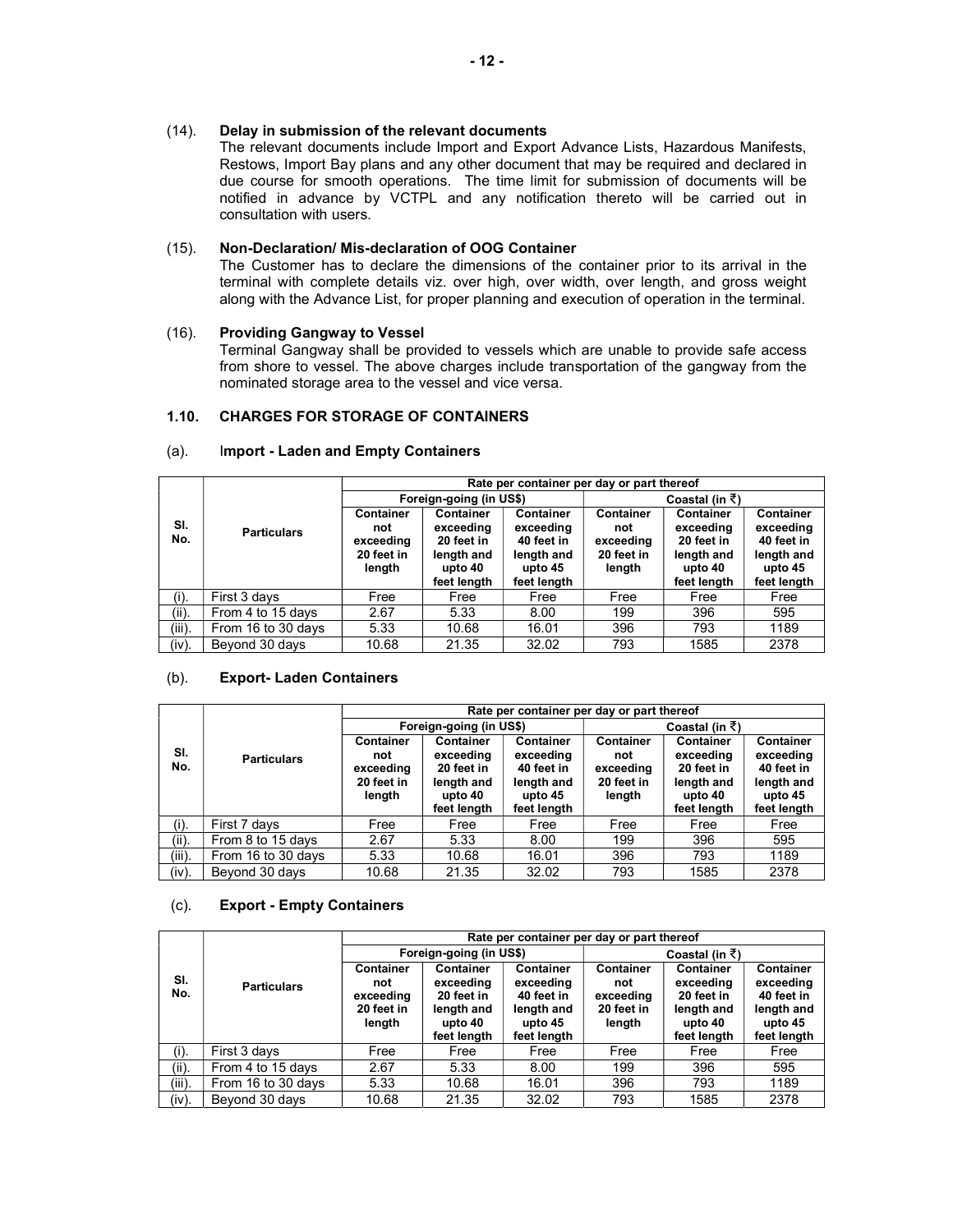# (d). ICD Containers - Laden & Empty

|            |                    | Rate per container per day or part thereof                   |                                                                              |                                                                                     |                                                              |                                                                                     |                                                                                     |  |  |
|------------|--------------------|--------------------------------------------------------------|------------------------------------------------------------------------------|-------------------------------------------------------------------------------------|--------------------------------------------------------------|-------------------------------------------------------------------------------------|-------------------------------------------------------------------------------------|--|--|
|            |                    | Foreign-going (in US\$)                                      |                                                                              |                                                                                     | Coastal (in $\bar{z}$ )                                      |                                                                                     |                                                                                     |  |  |
| SI.<br>No. | <b>Particulars</b> | <b>Container</b><br>not<br>exceeding<br>20 feet in<br>length | Container<br>exceeding<br>20 feet in<br>length and<br>upto 40<br>feet length | <b>Container</b><br>exceeding<br>40 feet in<br>length and<br>upto 45<br>feet length | <b>Container</b><br>not<br>exceeding<br>20 feet in<br>length | <b>Container</b><br>exceeding<br>20 feet in<br>length and<br>upto 40<br>feet length | <b>Container</b><br>exceeding<br>40 feet in<br>length and<br>upto 45<br>feet length |  |  |
| $(i)$ .    | First 15 days      | Free                                                         | Free                                                                         | Free                                                                                | Free                                                         | Free                                                                                | Free                                                                                |  |  |
| (ii).      | From 16 to 30 days | 2.67                                                         | 5.33                                                                         | 8.00                                                                                | 199                                                          | 396                                                                                 | 595                                                                                 |  |  |
| (iii).     | From 31 to 45 days | 5.33                                                         | 10.68                                                                        | 16.01                                                                               | 396                                                          | 793                                                                                 | 1189                                                                                |  |  |
| (iv).      | Beyond 45 days     | 10.68                                                        | 21.35                                                                        | 32.02                                                                               | 793                                                          | 1585                                                                                | 2378                                                                                |  |  |

# (e). Transhipment Containers - Laden & Empty

|            |                    | Rate per container per day or part thereof            |                                                                                     |                                                                              |                                                       |                                                                                     |                                                                              |  |
|------------|--------------------|-------------------------------------------------------|-------------------------------------------------------------------------------------|------------------------------------------------------------------------------|-------------------------------------------------------|-------------------------------------------------------------------------------------|------------------------------------------------------------------------------|--|
|            |                    | Foreign-going (in US\$)                               |                                                                                     |                                                                              | Coastal (in $\bar{z}$ )                               |                                                                                     |                                                                              |  |
| SI.<br>No. | <b>Particulars</b> | Container<br>not<br>exceeding<br>20 feet in<br>length | <b>Container</b><br>exceeding<br>20 feet in<br>length and<br>upto 40<br>feet length | Container<br>exceeding<br>40 feet in<br>length and<br>upto 45<br>feet length | Container<br>not<br>exceeding<br>20 feet in<br>length | <b>Container</b><br>exceeding<br>20 feet in<br>length and<br>upto 40<br>feet length | Container<br>exceeding<br>40 feet in<br>length and<br>upto 45<br>feet length |  |
| $(i)$ .    | First 15 days      | Free                                                  | Free                                                                                | Free                                                                         | Free                                                  | Free                                                                                | Free                                                                         |  |
| (ii).      | From 16 to 30 days | 2.67                                                  | 5.33                                                                                | 8.00                                                                         | 199                                                   | 396                                                                                 | 595                                                                          |  |
| (iii).     | From 31 to 45 days | 5.33                                                  | 10.68                                                                               | 16.01                                                                        | 396                                                   | 793                                                                                 | 1189                                                                         |  |
| $(iv)$ .   | Beyond 45 days     | 10.68                                                 | 21.35                                                                               | 32.02                                                                        | 793                                                   | 1585                                                                                | 2378                                                                         |  |

# (f). Shut Out Containers - Laden & Empty

|            |                    |                                                              |                                                                              | Rate per container per day or part thereof                                   |                                                              |                                                                              |                                                                              |
|------------|--------------------|--------------------------------------------------------------|------------------------------------------------------------------------------|------------------------------------------------------------------------------|--------------------------------------------------------------|------------------------------------------------------------------------------|------------------------------------------------------------------------------|
|            |                    |                                                              | Foreign-going (in US\$)                                                      |                                                                              |                                                              | Coastal (in $\bar{z}$ )                                                      |                                                                              |
| SI.<br>No. | <b>Particulars</b> | <b>Container</b><br>not<br>exceeding<br>20 feet in<br>length | Container<br>exceeding<br>20 feet in<br>length and<br>upto 40<br>feet length | Container<br>exceeding<br>40 feet in<br>length and<br>upto 45<br>feet length | <b>Container</b><br>not<br>exceeding<br>20 feet in<br>length | Container<br>exceeding<br>20 feet in<br>length and<br>upto 40<br>feet length | Container<br>exceeding<br>40 feet in<br>length and<br>upto 45<br>feet length |
| $(i)$ .    | From 1 to 15 days  | 2.67                                                         | 5.33                                                                         | 8.00                                                                         | 199                                                          | 396                                                                          | 595                                                                          |
| (ii).      | From 16 to 30 days | 5.33                                                         | 10.68                                                                        | 16.01                                                                        | 396                                                          | 793                                                                          | 1189                                                                         |
| $(iii)$ .  | Bevond 30 days     | 10.68                                                        | 21.35                                                                        | 32.02                                                                        | 793                                                          | 1585                                                                         | 2378                                                                         |

# (g). Hazardous Containers

|            |                    | Rate per container per day or part thereof                   |                                                                                     |                                                                                     |                                                       |                                                                              |                                                                                     |  |  |
|------------|--------------------|--------------------------------------------------------------|-------------------------------------------------------------------------------------|-------------------------------------------------------------------------------------|-------------------------------------------------------|------------------------------------------------------------------------------|-------------------------------------------------------------------------------------|--|--|
|            |                    | Foreign-going (in US\$)                                      |                                                                                     |                                                                                     | Coastal (in ₹)                                        |                                                                              |                                                                                     |  |  |
| SI.<br>No. | <b>Particulars</b> | <b>Container</b><br>not<br>exceeding<br>20 feet in<br>length | <b>Container</b><br>exceeding<br>20 feet in<br>length and<br>upto 40<br>feet length | <b>Container</b><br>exceeding<br>40 feet in<br>length and<br>upto 45<br>feet length | Container<br>not<br>exceeding<br>20 feet in<br>length | Container<br>exceeding<br>20 feet in<br>length and<br>upto 40<br>feet length | <b>Container</b><br>exceeding<br>40 feet in<br>length and<br>upto 45<br>feet length |  |  |
| $(i)$ .    | First day          | Free                                                         | Free                                                                                | Free                                                                                | Free                                                  | Free                                                                         | Free                                                                                |  |  |
| (ii).      | From 2 to 15 days  | 3.35                                                         | 6.68                                                                                | 10.03                                                                               | 249                                                   | 496                                                                          | 744                                                                                 |  |  |
| $(iii)$ .  | From 16 to 30 days | 6.68                                                         | 13.35                                                                               | 20.06                                                                               | 496                                                   | 992                                                                          | 1489                                                                                |  |  |
| (iv).      | Beyond 30 days     | 13.33                                                        | 26.67                                                                               | 40.00                                                                               | 990                                                   | 1981                                                                         | 2971                                                                                |  |  |

### Notes:

(1). Free dwell-time (storage) period for import containers shall commence from the day after the day of landing of the container and for export containers the free period shall commence from the time container enters the terminal.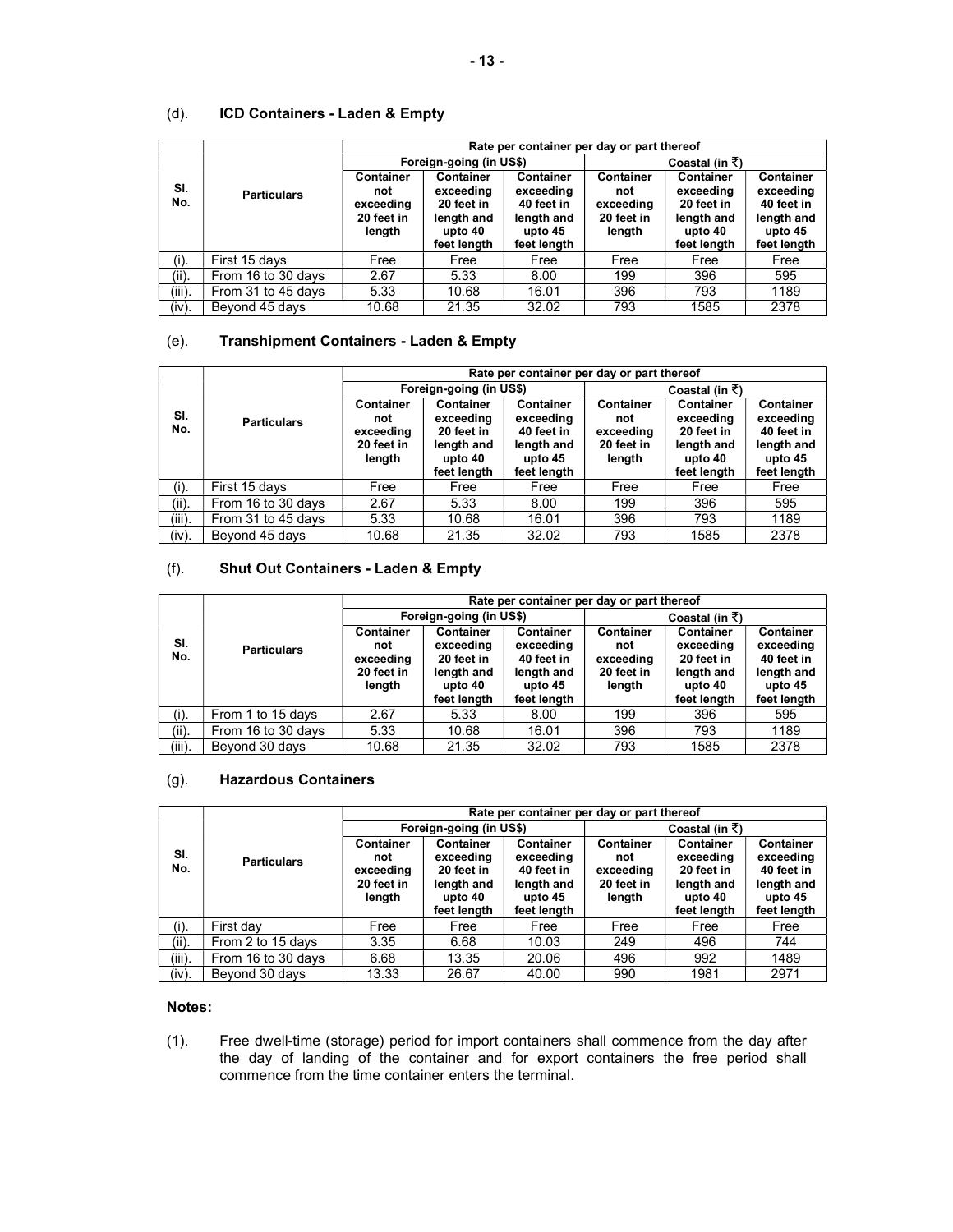- (2). For the purpose of calculation of free time, Sundays, Customs notified holidays and the Terminal's non-operating days shall be excluded.
- (3). Transhipment containers whose status is subsequently changed to local FCL/LCL or ICD container shall be levied storage charges at par with the relevant import containers.
- (4). For over dimensional container, the storage charge shall be based on the actual number of ground slots the respective container occupies under the respective slab as given above.
- (5). Total storage period for shut out container shall be calculated from the day following the day when the container has become shut out till the day of shipment/ delivery.
- (6). The storage charges on abandoned containers/ shipper owned containers shall be levied upto the date of receipt of intimation of abandonment in writing or 75 days from the day of landing of the container, whichever is earlier subject to the following conditions:
	- (i). The consignee can issue a letter of abandonment at any time.
	- (ii). If the consignee chooses not to issue such letter of abandonment, the container Agent/MLO can also issue abandonment letter subject to following:
		- (a). the Line shall resume custody of container along with cargo and either take it back or remove it from the port premises; and
		- (b). the Line shall pay all port charges accrued on the cargo and container before resuming custody of the container.
	- (iii). The container Agent/ MLO shall observe the necessary formalities and bear the cost of transportation and destuffing. In case of their failure to take such action within the stipulated period, the storage charge on the container shall be continued to be levied till such time all necessary actions are taken by the shipping lines for destuffing the cargo.
	- (iv). Where the container is seized/ confiscated by the Customs Authorities and the same cannot be destuffed within the prescribed time limit of 75 days, the storage charges will cease to apply from the day the Customs order release of the cargo subject to Lines observing the necessary formalities and bearing the cost of transportation and destuffing. Otherwise, seized/ confiscated containers should be removed by the Line/consignee from the terminal premises to the Customs bonded area and in that case, the storage charge shall cease to apply from the day of such removal.
- (7). The storage charge shall not accrue for the period during which the VCTPL can not effect delivery of Import container or shipment of export container when requested by the user.

#### 1.11. CHARGES FOR REMOVAL OF GARBAGE

A consolidated charge of ₹11,402/- per truck trip shall be payable for removal of garbage collected on board of ship.

#### 1.12. CHARGES FOR SUPPLY OF FRESH WATER

For Foreign going vessel, ₹285/- per 1000 Ltrs. or part thereof will be charged for supply of fresh water, subject to a minimum charge of ₹1,425/-.

 For Coastal vessel, ₹171/- per 1000 Ltrs. or part thereof will be charged for supply of fresh water, subject to a minimum charge of ₹856/-.